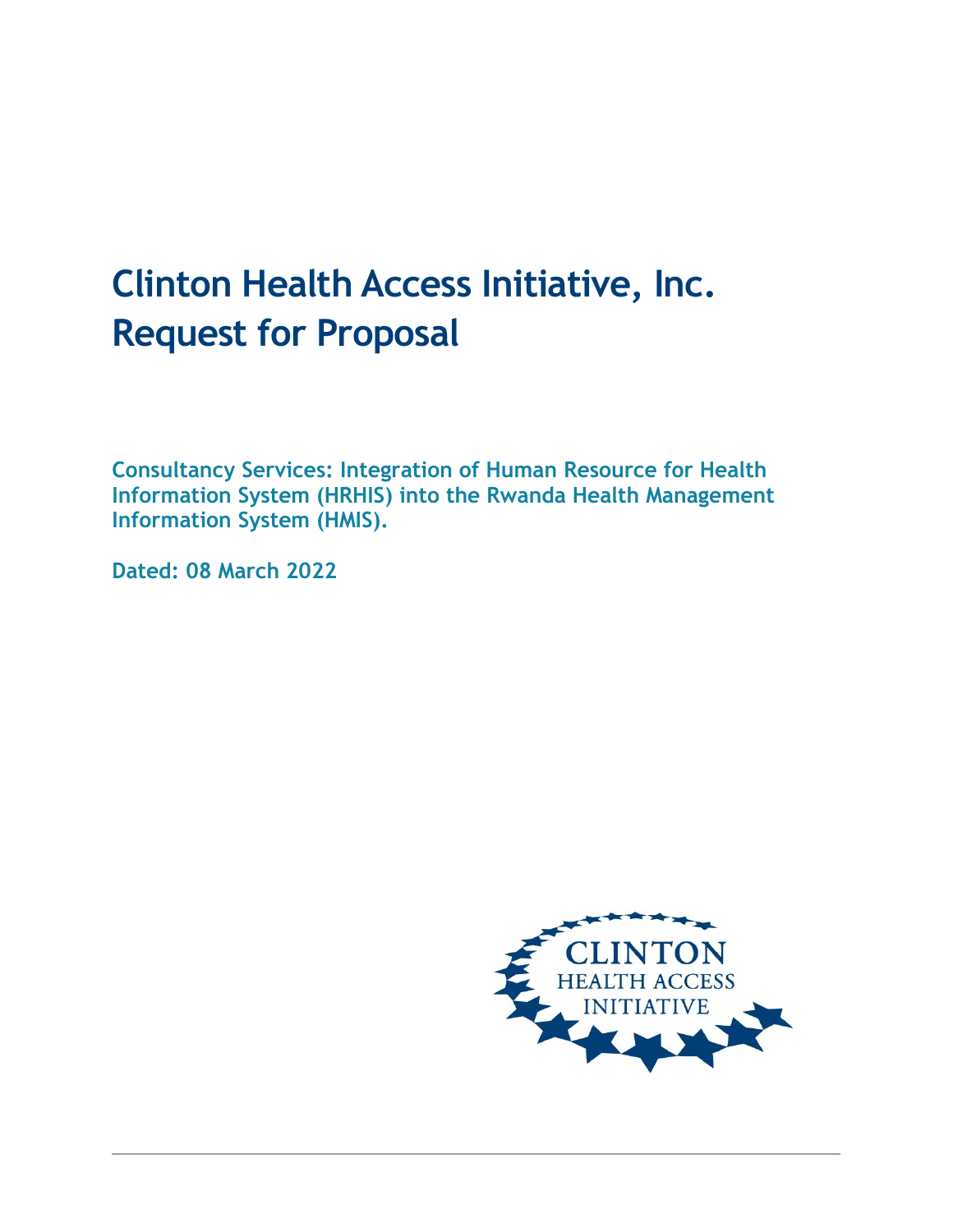# <span id="page-1-0"></span>**Contents:**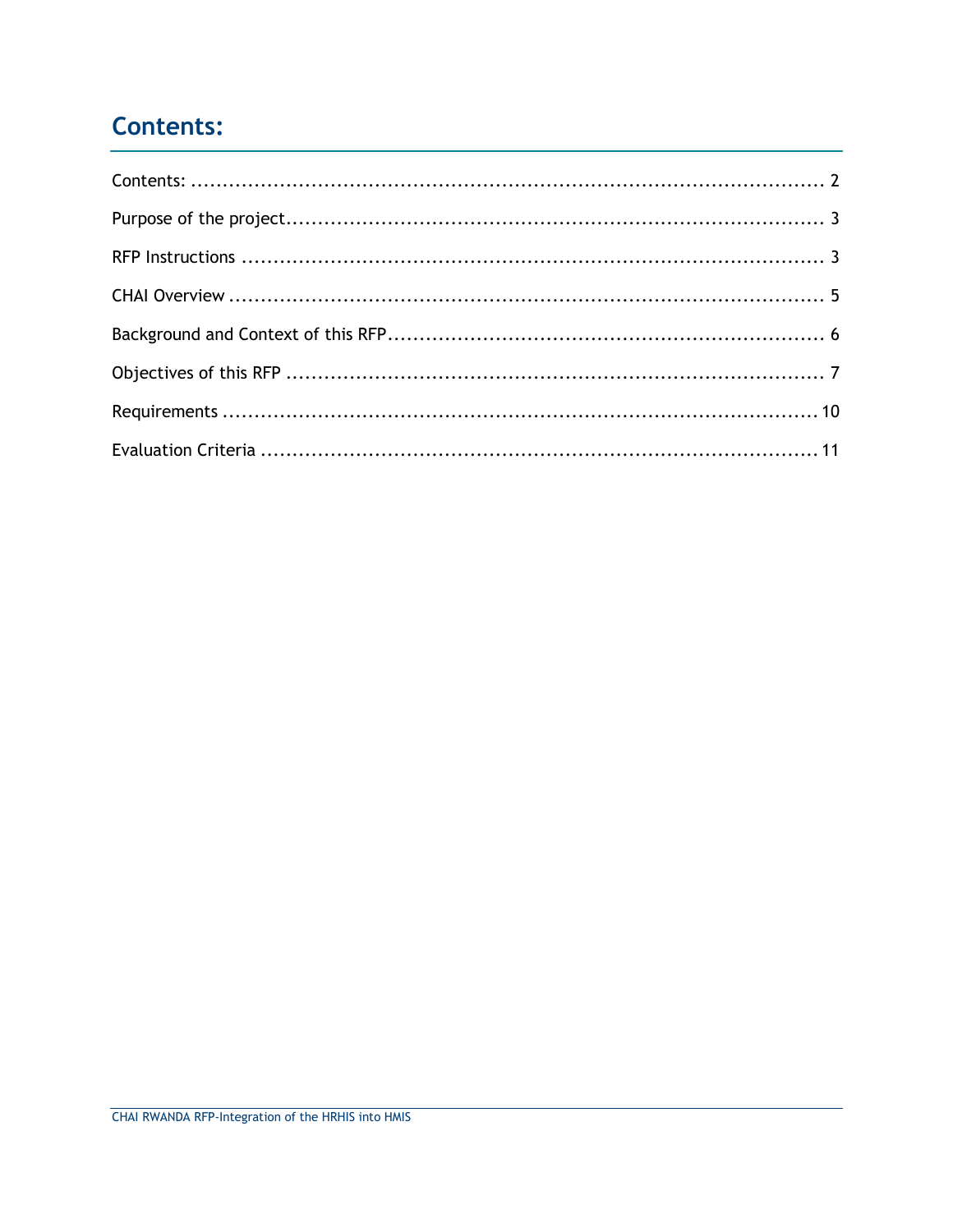# <span id="page-2-0"></span>**Purpose of the project**

Clinton Health Access Initiative, Inc. (CHAI)-Rwanda Country Office, on behalf the Rwanda Human Resource for Health Secretariat (HRHS) seeks to engage a Service Provider to integrate the Human Resource for Health Information System (HRHIS) into the existing Rwanda Health Management Information System (HMIS).

The establishment of Human Resource for Health Information system (HRHIS) is essential for strengthening national health systems at all levels. Accurate health workforce data are crucial for health workforce planning, education, and training as well as improving regulation of practice, and tracking appropriate information system for decision making. In addition, a health workforce information system will uphold the coverage and quality of health care, easy access to inform on production, distribution, and utilization of health personnel, and assist in budgeting of health workforce development.

CHAI will provide financial and technical support for the integration of the HRHIS to enhance the evidence-based decision-making tied to the availability of aggregated data of health workforce and assists both national and decentralized level in producing essential health workforce staffing planning and indicator-based reports, as needed. The financial support will include the consultancy fees for customization of the HRHIS and cost for capacity building of system users. The technical support will include facilitating the recruitment of the consultancy provider, co-facilitating the stakeholders' engagement, scoping of the system and cofacilitating the workshops for rolling out of the system to the end users.

As the custodian of the HRHIS, the HRHS will oversee and provide strategic direction for the customization/integration process of the HRHIS into the HMIS. The oversight will focus on overseeing the recruitment of the consultancy provider, facilitating the stakeholders' engagement, leading the scoping of the system, and organizing the workshops for testing and rolling out of the system, and approval of completion of the consultants' deliverables. The HRH Secretariat will work closely with the MOH digital department to ensure system administration and maintenance is upheld.

# <span id="page-2-1"></span>**RFP Instructions**

### **RFP rules, timeline, process, and contact information**

CHAI Rwanda Country office invites you as a Service Provider to submit a competitive bid by responding to this "Request for Proposal" (RFP). Please follow these instructions in completing your bid.

• Well written bids documents prepared in English, will be sent to this email address [rwandaprocurement@clintonhealthaccess.org](mailto:rwandaprocurement@clintonhealthaccess.org), with "Consultancy Services HRHIS" in the subject line not later than 29<sup>th</sup> March 2022 at 05:00 pm Kigali local time. It shall remain your responsibility to ensure that your bids will reach the address email above on or before the deadline. Bids documents that are received by CHAI after the deadline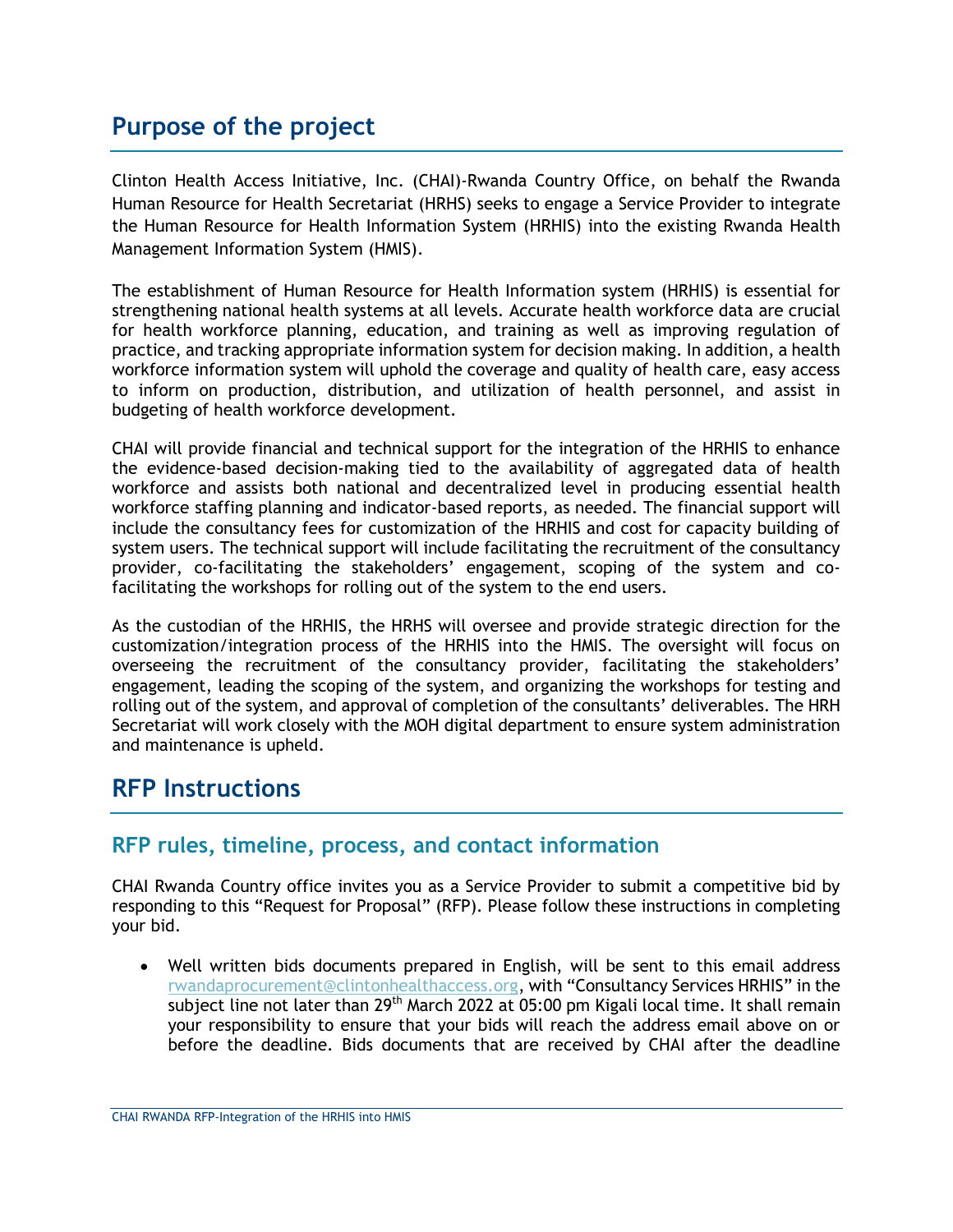indicated above, for whatever reason, shall not be considered for evaluation. Only shortlisted applicants will be contacted.

- Faxed copies will not be accepted.
- Any questions/concerns/clarifications related to this tender should be addressed to CHAI Rwanda procurement Office through [rwandaprocurement@clintonhealthaccess.org](mailto:rwandaprocurement@clintonhealthaccess.org) not later than 5 days before the deadline for submission. Any questions/concerns/clarifications received after this deadline will not be considered.
- All bids must indicate that they are valid for no less than ninety (90) days from the quotation due date.
- The development of the HRHIS is expected to start immediately following contract signature.
- CHAI Rwanda Country office reserves the right to:
	- reject any proposal without obligation or liability to the potential Service Provider;
	- **■** withdraw this RFP at any time before or after submission of bids, without prior notice, explanation or reason;
	- modify the evaluation procedure described in this RFP;
	- accept other than the lowest price offer;
	- award a contract based on initial offers received, without discussions or requests for best and final offers;
	- **E** decide not to award any contract to any Service Provider responding to this RFP;
	- request additional data, information, discussions, or presentations to support part of, or your entire bid proposal. All responses should be submitted in electronic format. Service Providers or their representatives must be available to discuss the details of their proposal during the evaluation process.

#### **Required Proposal Format and Documents to Provided**

Responses to this RFP must consist of the following:

1. Cover letter, which includes:

- Name and address of the Service Provider.
- Name, title, telephone number, and e-mail address of the person authorized to commit the Service Provider to a contract.
- Name, title, telephone number, and e-mail address of the person to be contacted regarding the content of the proposal, if different from above.
- A signature of this letter done by a duly authorized representative of your company.
- 2. Electronic copy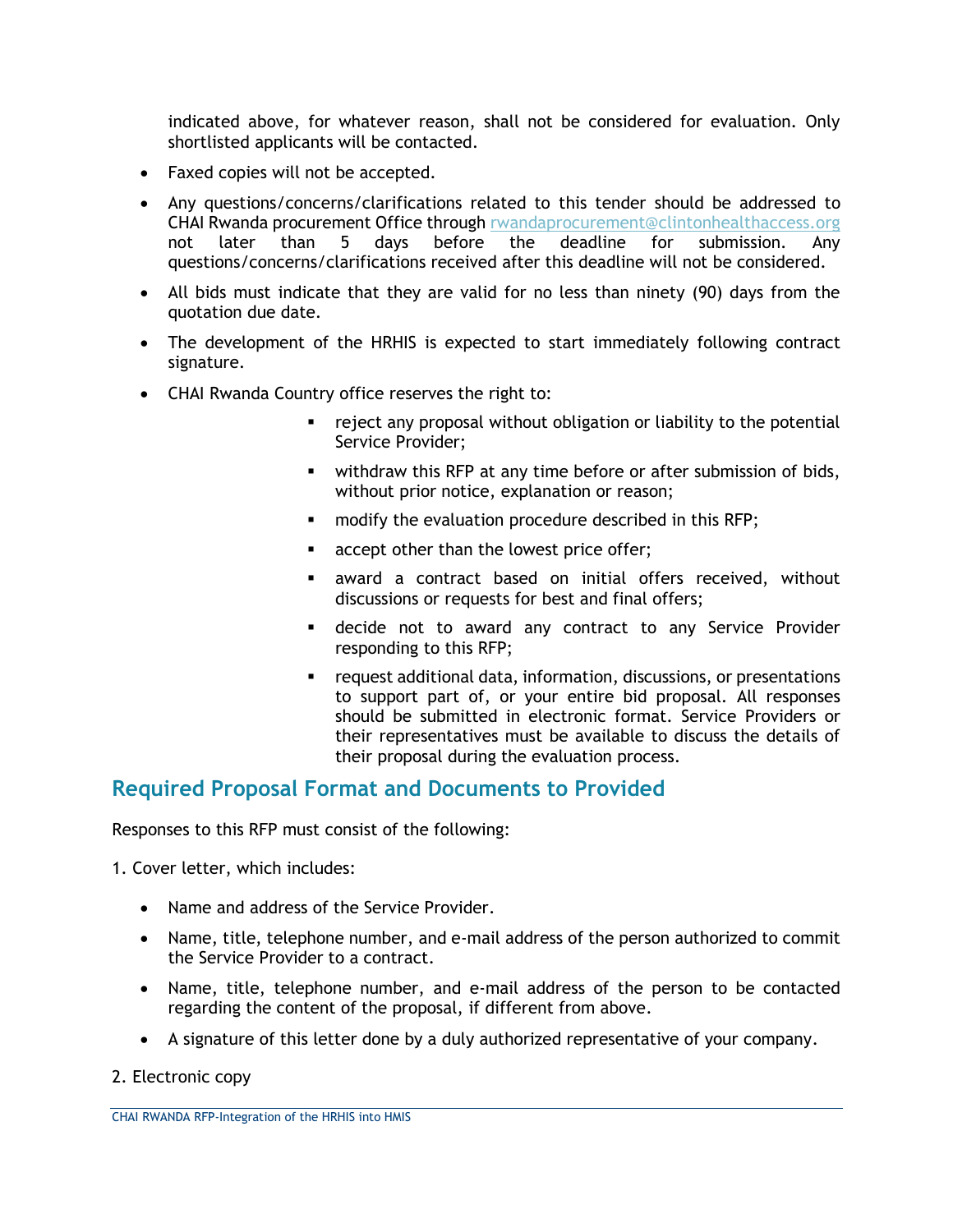- Documents and spreadsheets in Office 365 format
- Diagrams and drawings in Visio 2021, PowerPoint, PDF or Office 365 format

Please do not submit generic marketing materials, broadly descriptive attachments, or other general literature.

# <span id="page-4-0"></span>**CHAI Overview**

### **Overview**

The Clinton Health Access Initiative, Inc. (CHAI) is a global health organization committed to saving lives and reducing the burden of disease in low-and middle-income countries, while strengthening the capabilities of governments and the private sector in those countries to create and sustain high-quality health systems that can succeed without our assistance. For more information, please visit: [http://www.clintonhealthaccess.org](http://www.clintonhealthaccess.org/)

### **CHAI Health Workforce Background:**

A skilled health workforce is the backbone of every health system and therefore an essential precondition for progress toward universal health coverage (UHC). However, WHO estimates a projected shortfall of 18 million health workers by 2030, mostly in low- and lower-middle income countries. The chronic under-investment in education and training of health workers in some countries and the mismatch between education and employment strategies in relation to health systems and population needs are contributing to continuous shortages. These are compounded by difficulties in deploying health workers to rural, remote, and underserved areas. CHAI assists governments to develop their health workforce by enhancing their capacity to train highly qualified health workers and by strengthening national systems to finance, deploy, and manage those health workers.

CHAI's approach to national heath workforce strengthening emphasizes three strategies:

(i) improving the quality and strategically increasing the scale of education for health workers,

(ii) expanding and optimizing health workforce financing, and (iii) providing technical assistance to governments to strengthen their overall health workforce planning and management systems.

Two key principles guide CHAI's approach to workforce development. The first is focusing on the right kind of health workers—from community health workers to midwives, nurses, health managers, general physicians, and medical specialists—based on national need and service delivery objectives. CHAI's approach also emphasizes sustainability by building the institutional capacity of the schools and universities where health workers are trained, training new generations of health professions educators, and developing systems and individual capabilities within governments to better plan and manage their own health workforce. CHAI's health workforce programs vary by country, as they reflect the major barriers and opportunities to workforce development in that specific context, as well as the priorities of the host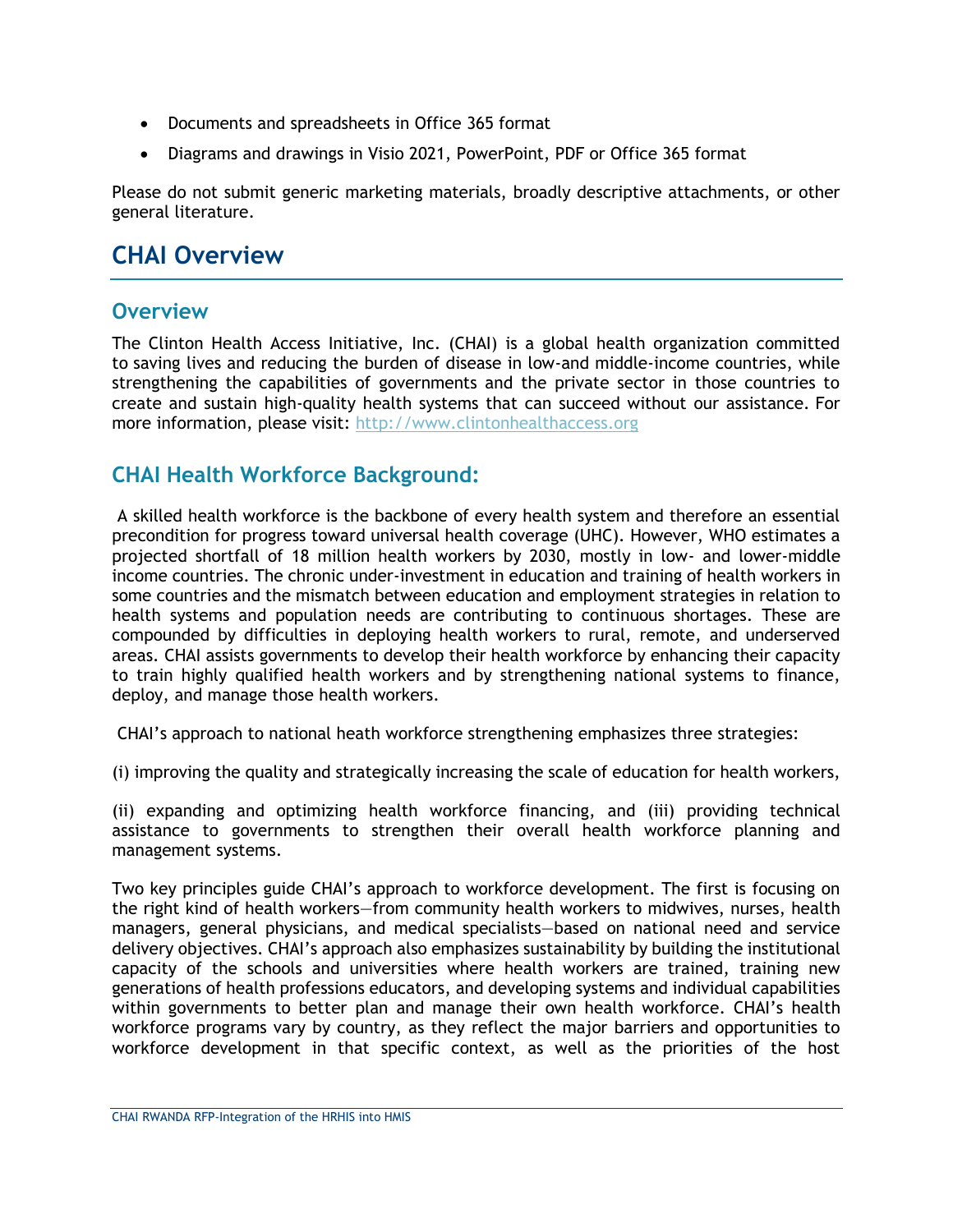government. Currently, CHAI is focused on health workforce programming in Ethiopia, Kenya, Malawi, Nigeria, Rwanda, Zambia, and Zimbabwe.

## <span id="page-5-0"></span>**Background and Context of this RFP**

One of the key pillars of Rwanda's effort to achieve Universal Health Coverage is the development of a national health workforce that can appropriately respond to the health needs of the population. To address this need, the Government of Rwanda launched the National Strategy for Health Professions Development (NSHPD 2030) to substantially increase the accessibility and coverage of high-quality health services across Rwanda by ensuring the availability of a qualified, competent, and equitably distributed health workforce. Over the course of ten years, the strategy will produce more than 6513 health care professionals that will graduate from 37+ prioritized programs.

The government of Rwanda established a national Human Resource for Health Secretariat (HRHS) with a mandate to build health education infrastructure and capacity of health workforce necessary to create a high-quality and sustainable healthcare system. Specifically, the HRHS focus on overseeing the health professional education and training in public and private institutions to ensure the quality of health professional training, advocating for adequate infrastructure and equipment for quality health professional education, putting in place strategies to attract student's enrollment in health profession education, coordinating the teaching sites expansion, coordinating academic partnership in health sector at national, regional and international level, providing support in teaching hospital reforms, and ensuring the quality of health professional teaching. The HRHS intends to use a robust Monitoring and Evaluation (M&E) system with an integrated Human Resource for Health Information System (HRHIS) to track the progress of the implementation of these strategic objectives.

Stronger Human Resource for Health information system (HRHIS) is required to track HRH results and to strengthen availability of quality of data for decision making. The HRHIS is expected to track the sustainable capacity of learning institutions to produce health professionals required to meet the country staffing norms, along with the absorption, equitable distribution, utilization, continuous development of health professionals in all public and private health facilities. The HRHIS will be extended to University of Rwanda College of Medicine and Health Sciences (UR-CMHS), the primary public training institution, and other Higher Learning Institutions (HLIs) as the point of entry into pre-service training so that the learning institutions may monitor the production of health professionals. Similarly, the HRHIS will be expanded to health facilities to track the absorption, distribution, utilization of health professionals in public and private health sector. Finally, the HRHIS will be expanded to health professional councils and associations to track the licensing and continuous development of health professions. The HRHS will work closely with the World Health Organization (WHO) to ensure the system is aligned with the WHO recommended National Health Workforce Accounts (NHWA) and minimum Data Set for Health Workforce Registry. The system will be integrated into Rwanda Health Management Information System (HMIS) built in a DHIS2 platform.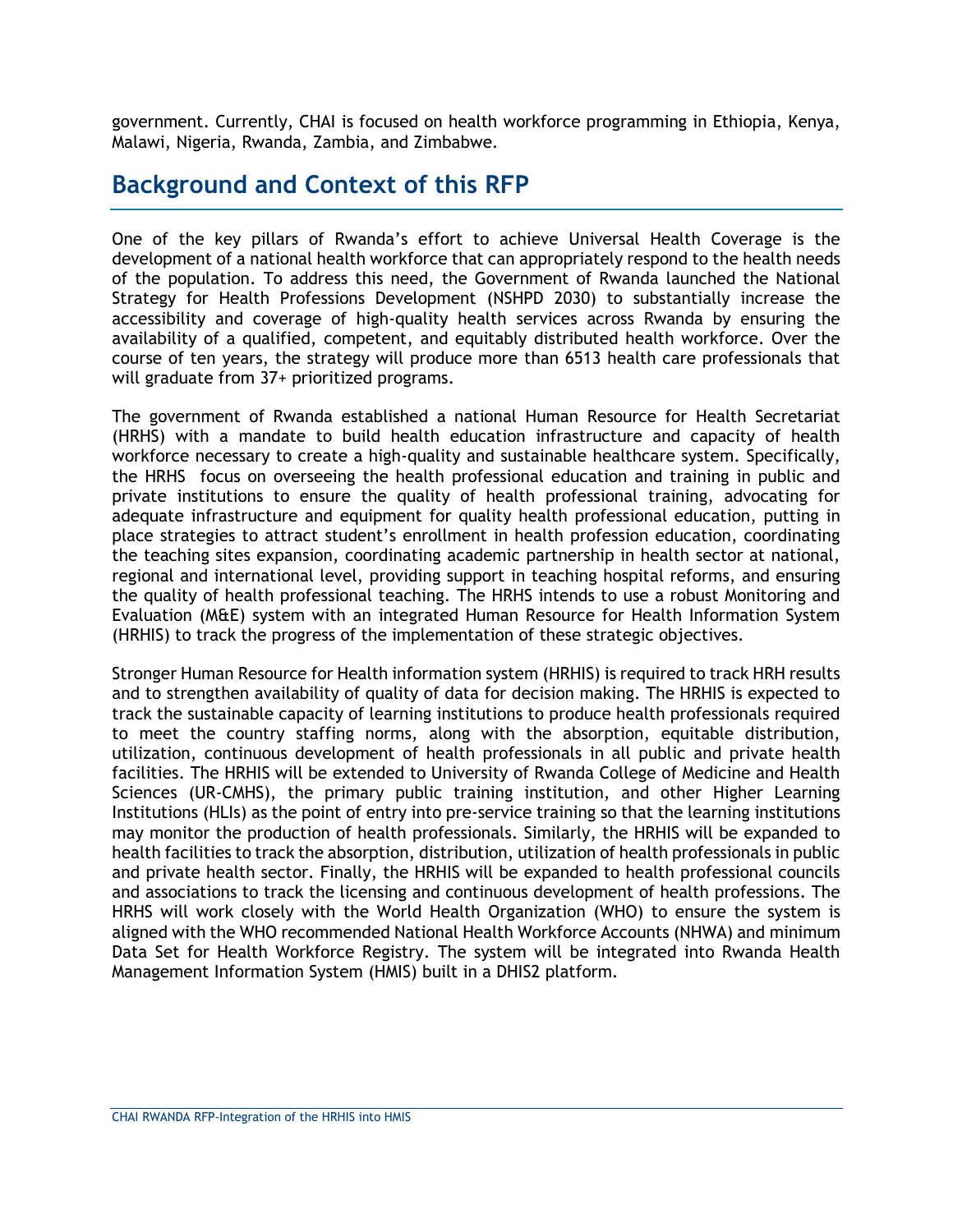# <span id="page-6-0"></span>**Objectives of this RFP**

The objective of this RFP is to invite and contract an experienced institution to customize and integrate a human resource for health information system (HRHIS) into the existing Rwanda health management information system (HMIS).

The following three (3) sections provide details of the expected HRHIS structure and functionalities, the service provider's responsibilities and the deliverables expected from the service provider.

### **System Structure and Functionalities**

The information system shall have the following integrated modules:

*Module 1: Pre-service training registry:* this registry will store information for student admission in health professional education programs (public and private), link to future health workforce needs, and project possible impact of various enrolment scenarios on health workforce targets. This module must be able to track individual student's progress from admission up to graduation for each academic year. This module will be based on the workflows at the University of Rwanda and other major public and private training institutions and tracks the enrollment, student progress, and graduation across health professionals training programs and cycle.

*Module 2: Health workforce licensing and continuous development program (CPD):* this subsystem will track registration, licensing and continuous professional development including in the areas of professionalism, code of ethics for active health professionals. The sub-system will also record the management of health professional's malpractices and disciplinary measures for health professionals deviating from the code of conduct. It will be used by health professional councils, health professionals' associations and other regulatory bodies. The HRHS will provide technical support to Health Professional Councils to manage records for registration and licensing of health professionals.

*Module 3: Health workforce deployment and utilization:* this sub-system will track the health workforce at public and private health facilities. This module must be able to manage workforce recruitment, movement, promotions, retention, and exit. It will be used at all levels of health care services delivery including all public health facilities (teaching hospitals, referral hospitals, provincial hospitals, specialized hospitals, district hospitals, health centers and health posts) and private health facilities (hospitals, clinics, and dispensaries, etc). In addition, health professionals serving as faculty in health teaching institutions and teaching sites will be recorded. This sub-system must provide data on unemployed, and out of the health workforce professionals as well.

In term of *functionalities* The HRHIS is expected to have at the minimum the following features:

• A system-wide unique identifier of trained health professionals built on national ID that will be consistently used to map and link individuals from the entry into pre-service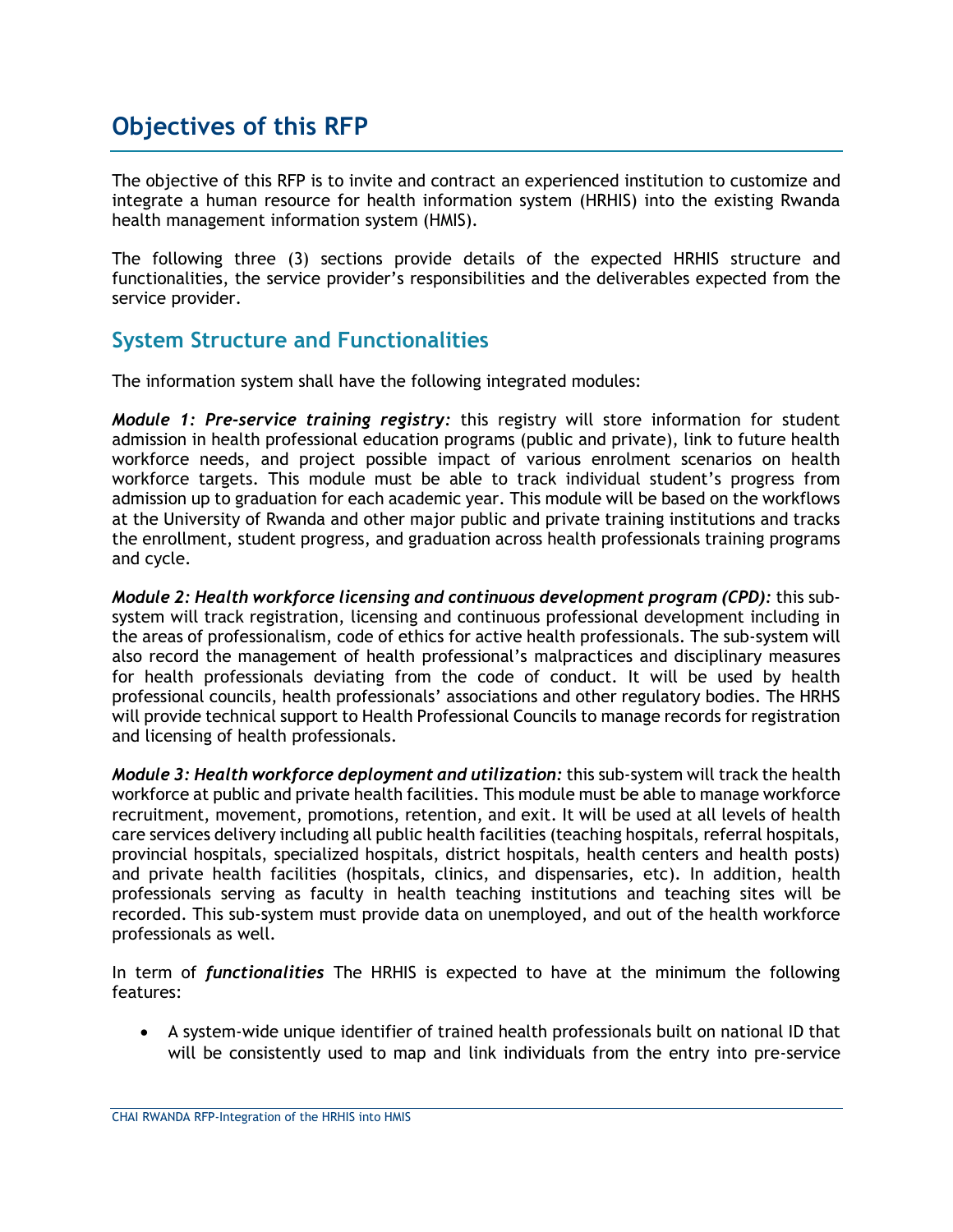training through the professional councils' registry to deployment and activity in health facilities.

- A system with capabilities to allow users to collect, capture, upload, edit, store and download individual data of health workforce and corresponding attributes as per the country staffing norms and WHO guidelines.
- Support for slow and intermittent internet connectivity to use the system. The HRHIS will permit for offline data access/entry capabilities and using android data entry functionalities.
- Simple and user-friendly interface to update current information which will be easily applied by users with low IT literacy levels and minimal training. The systems will be on the back end of existing systems and workflows, and where necessary, improve existing workflows by digitizing their processes instead of a parallel reporting system.
- Interactive, dynamic, and downloadable dashboards and standard reports for key performance indicators that will provide stakeholders with consistent, accurate and reliable data required for monitoring, decision making, and reporting.
- Capacity to enable data interoperability across HRHIS modules linking pre-service data to licensing and deployment.
- Integrate the formula for indicator calculation based on a combination of data elements and considering different multiplier factors including staffing norms, pipeline, and projected population.
- Search algorithms to enable users easily track the status of the health professionals across modules.
- Robust modules to enforce data quality, data privacy, confidentiality, and data security algorithms. The HRHIS will implement a dynamic user access control to define different user roles in the system.
- A system-generated student/health professional profile to enable the students and health professionals to view information on their status.
- Geographic Information System (GIS) capabilities to enable users to collect location data such as GPS coordinates as may be required and/or aligning with the existing GIS data such as shape files to generate digital analytical maps.

### **Tasks of the consultants**

The service provider is responsible to provide services as defined here:

- Participate in a kickoff meeting with relevant stakeholders (MOH, HRHS, UR-CMHS, heath teaching institutions, health professional councils and health facilities) to determine the system functionalities, end users' requirements, workflows, and data to be collected.
- Organize consultation with stakeholders to clarify and determine responsibilities for system management.
- Appraisal of existing HRH Information Systems (IS) and tools in use in Rwanda and conduct a desk review of the relevant documents to understand the nature of the individual and aggregated reports that will be generated from the system to respond to global, national and sites data demand and use.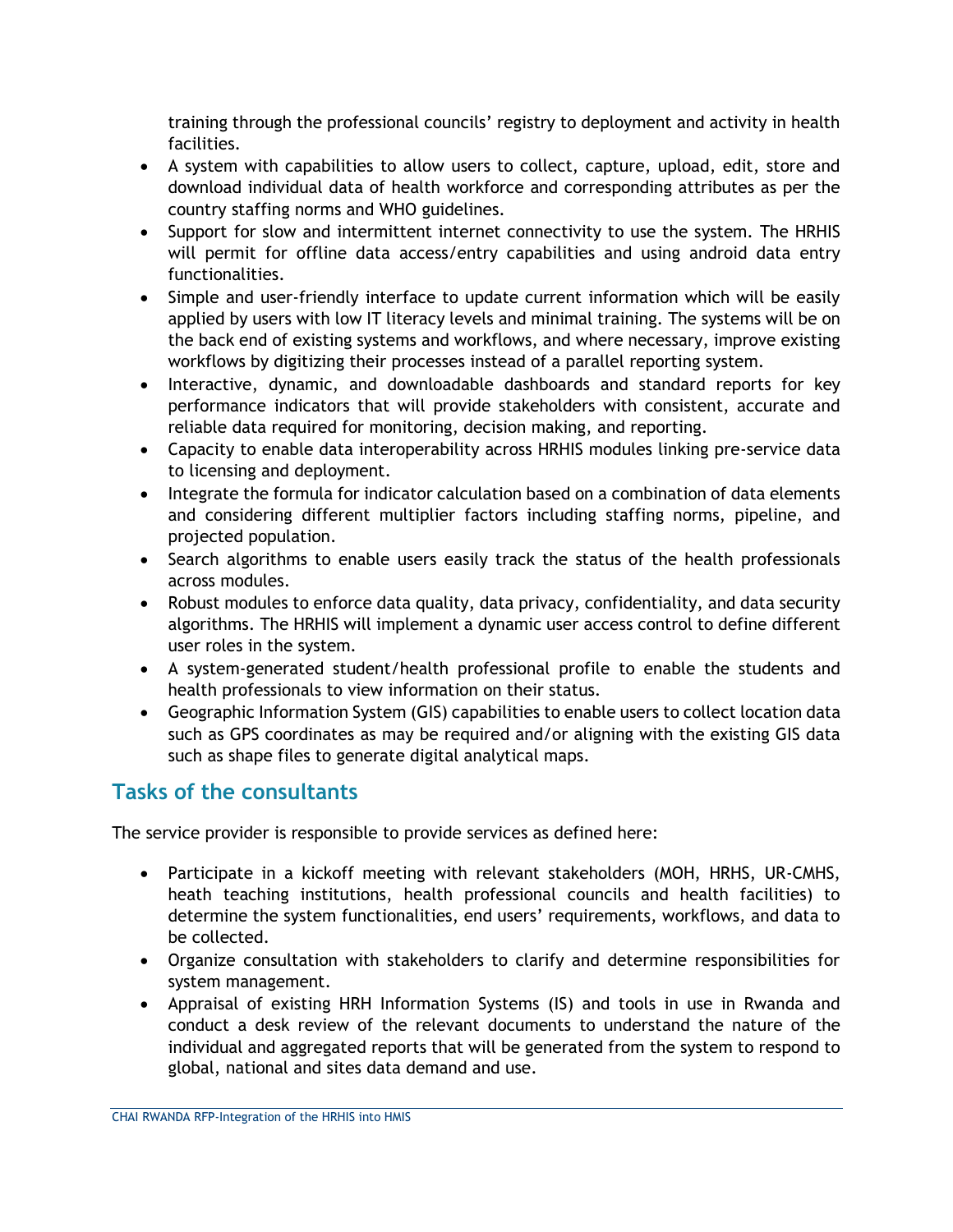- Review existing data collected on health workforce, identify data gaps, and prioritize attributes for data collection, and propose a data model for the types of data to be collected, stored, and published on the HRHIS.
- Provide an inception report outlining the challenges in HRH data management and detailing the system customization process and phases including system design, program indicators calculation, individual to aggregate and dashboard, and data ownership for all stakeholders.
- Prepare a detailed activity plan defining activities, milestones, deliverables, resources, and time estimates according to the requirements. The activity plan should include prioritization of the requirements and regular scheduled releases.
- Perform the customization of prioritized attributes to the MOH staffing norms, existing health workforce pipeline modeling, performance indicators, and alignment with WHO National Health Workforce Accounts (NHWA). The customization should prioritize key attributes for health workers namely education level, cadres, distribution, pre- and inservice training, and professional development.
- Ensure data interoperability with existing systems and possibility for integration with government of Rwanda social and health systems.
- Install and configure the system to run on MOH servers after the final prototype has been approved to be used for production purposes and ensure user acceptance test (UAT) is conducted.
- Pilot the HRHIS in a controlled environment with selected training institutions and health facilities before national rollout.
- Develop the Standards Operating Procedures to clarify procedures, roles, and responsibilities for data management.
- Integrate interactive user guides such as product tours and tooltips and provide a comprehensive user training manual with complete visual aids which the users will comfortably and independently use to teach themselves how to navigate and apply the system.
- Organize and conduct training for central level users of the system who will include system administrators, system support users, and data managers in selected teaching institutions and health facilities.
- Provide at least one-year ongoing maintenance support on the application of the system by addressing the identified bugs in the system and conducting performance improvements on the deployed features.
- Ensure capacity is transferred to all HRHIS users at different levels according to different user roles (system administration, data capture, data users). The HRHS will be accountable for system administration at central level while learning institutions, health professional councils and health facilities will access data capture and data use.
- Develop a clear transition plan and ensure the transition of governance and technical maintenance of the system to HRHS.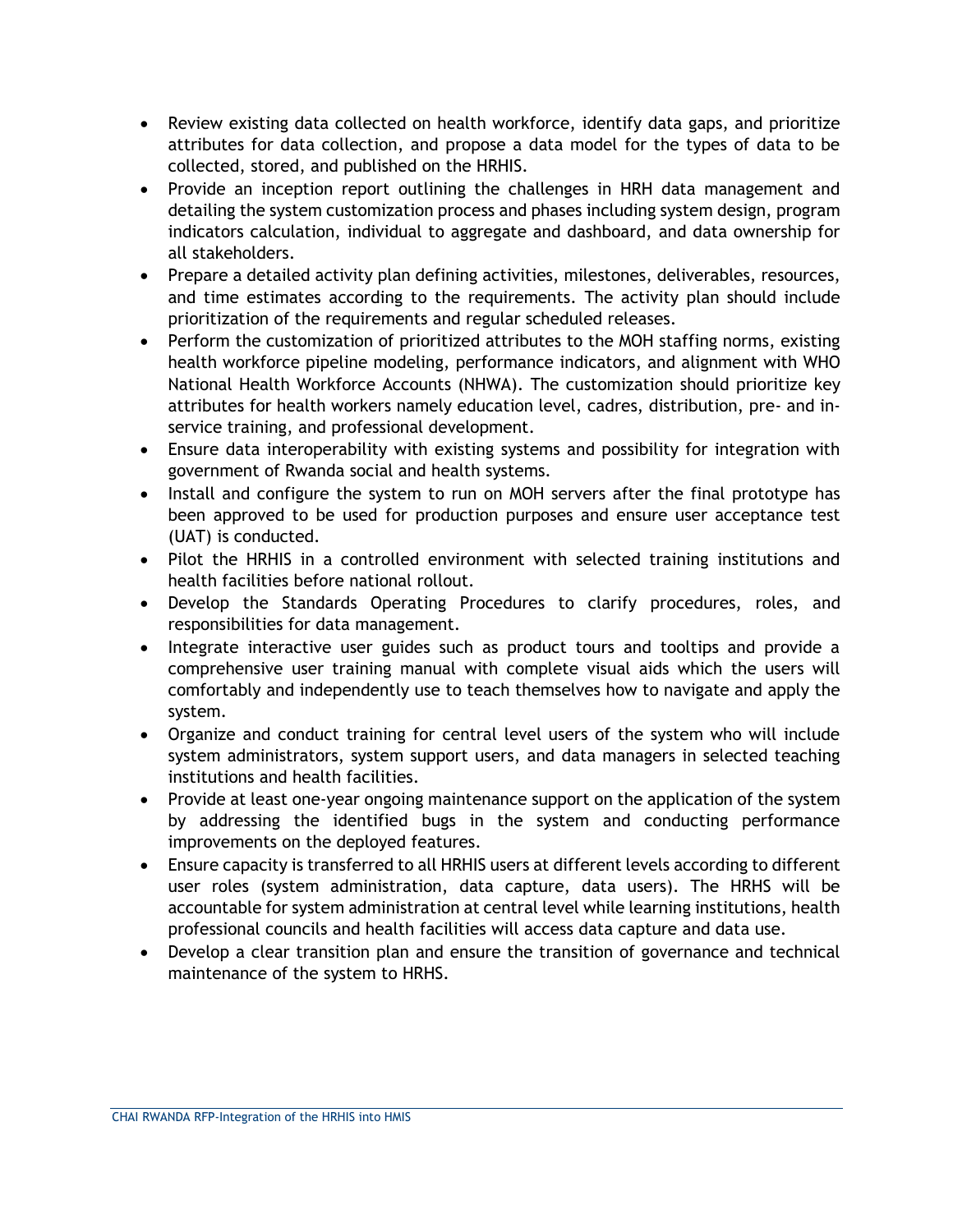### **Deliverables**

The service provider selected will be required to provide the following deliverables:

- An inception report describing the system functionalities and an activity plan detailing phases of development of HRHIS.
- System design specification document with prioritized requirements.
- Regular and phased releases of the HRHIS for testing throughout the customization process.
- Automated issue tracking system to track the progress of customization, record, and resolution of bugs.
- Working prototype including configured data collection app, dashboards, installed on servers.
- User and training manual including PowerPoint slides for training users.
- Standards Operating Procedures to clarify procedures, roles, and responsibilities for data management.
- Monthly progress reports.
- One-year ongoing maintenance plan to fix Bug using DHIS2 GitHub.
- Final consultancy report.

**Note: Service Provider effectiveness will be measured for each deliverable.**

# <span id="page-9-0"></span>**Requirements**

### **Desired Profile of the experts**

- Proven experience in developing, maintaining, and implementing database-based information systems in DHIS2 systems (individual and aggregated) and using the DHIS2 API of key technical team of experts.
- Team of experts with master's degree in one or a mix of the following areas: health information systems, data science, computer science, information systems, software engineering or related fields and with at least one expert specialized in HRH.
- Proven experience in iHRIS software, WHO-National Health Workforce Accounts (NHWA) database as well as Android and USSD application program development and system integration.
- Experience in UI & UX design for web and mobile, code reviews and automation.
- Familiarity with web security protocols.
- Excellent communication skills.
- Experience with time-series and panel data analysis will be an added advantage.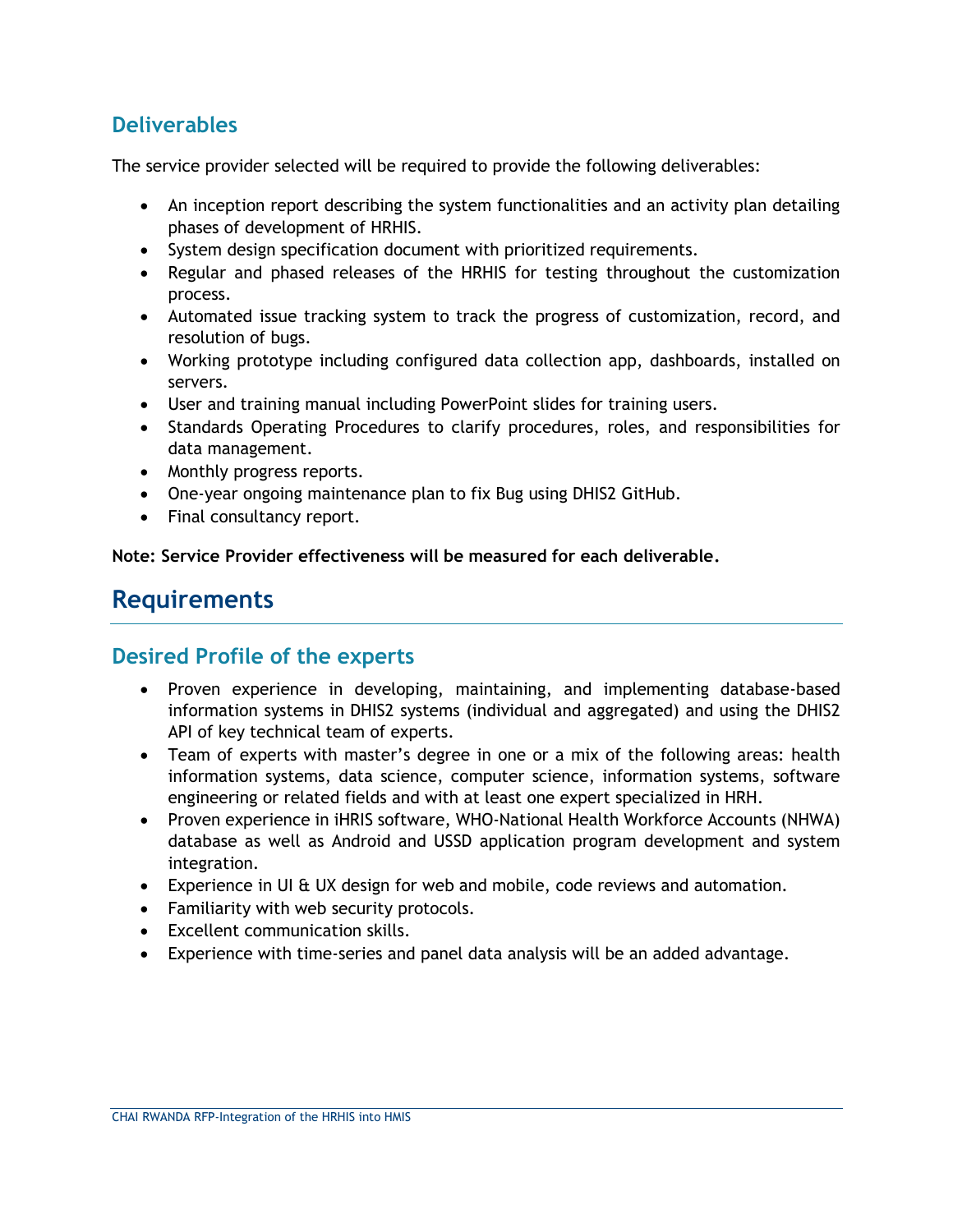### **Technical Proposal**

Submissions must contain a technical proposal, submit in Word or PDF format, containing at the minimum the following sections:

- Detailed methodology and technical implementation approach. This will also include a simulated concept design of the proposed HRHIS.
- Detailed work plan with estimated and reasonable timelines for each deliverable.
- A plan for extended support/maintenance services of the system
- Biographies, and responsibilities for the proposed key administrative and technical team of experts who will serve on this consultancy. CVs to be provided as annexes.
- Three letters of reference and certificates of completion of similar or related projects performed in the past three years encompassing the following information:
	- Customer name, Type of service provided, contact name, Contact phone and e-mail.

### **Financial Proposal**

Financial proposals must be submitted separately from the technical proposal and should provide full details of the financial offer and reasonably priced as part of the financial proposal.

- Fixed costs for the experts.
- Separate listings for material cost (including any required software licenses or printing), logistic and travel cost where applicable (flights, in country transportation and logging) and per-diems.
- Any additional fixed costs or overheads.

Prices should be submitted inclusive of any applicable taxes and in US\$ for international applicants. Local companies are required to submit their offer in Rwf. However, for comparison purpose, CHAI will use the average exchange rate of BNR of the proposal submission deadline date.

# <span id="page-10-0"></span>**Evaluation Criteria**

### **Decision Making Process**

The decision to award a contract because of this RFP process will be based on Service Provider's responses to this RFP and any subsequent negotiations or discussions. The decision-making process will consider the ability of the Service Provider to fulfil requirements as outlined in this RFP and the cost of doing so. CHAI Rwanda Country office will consider proposals based on their